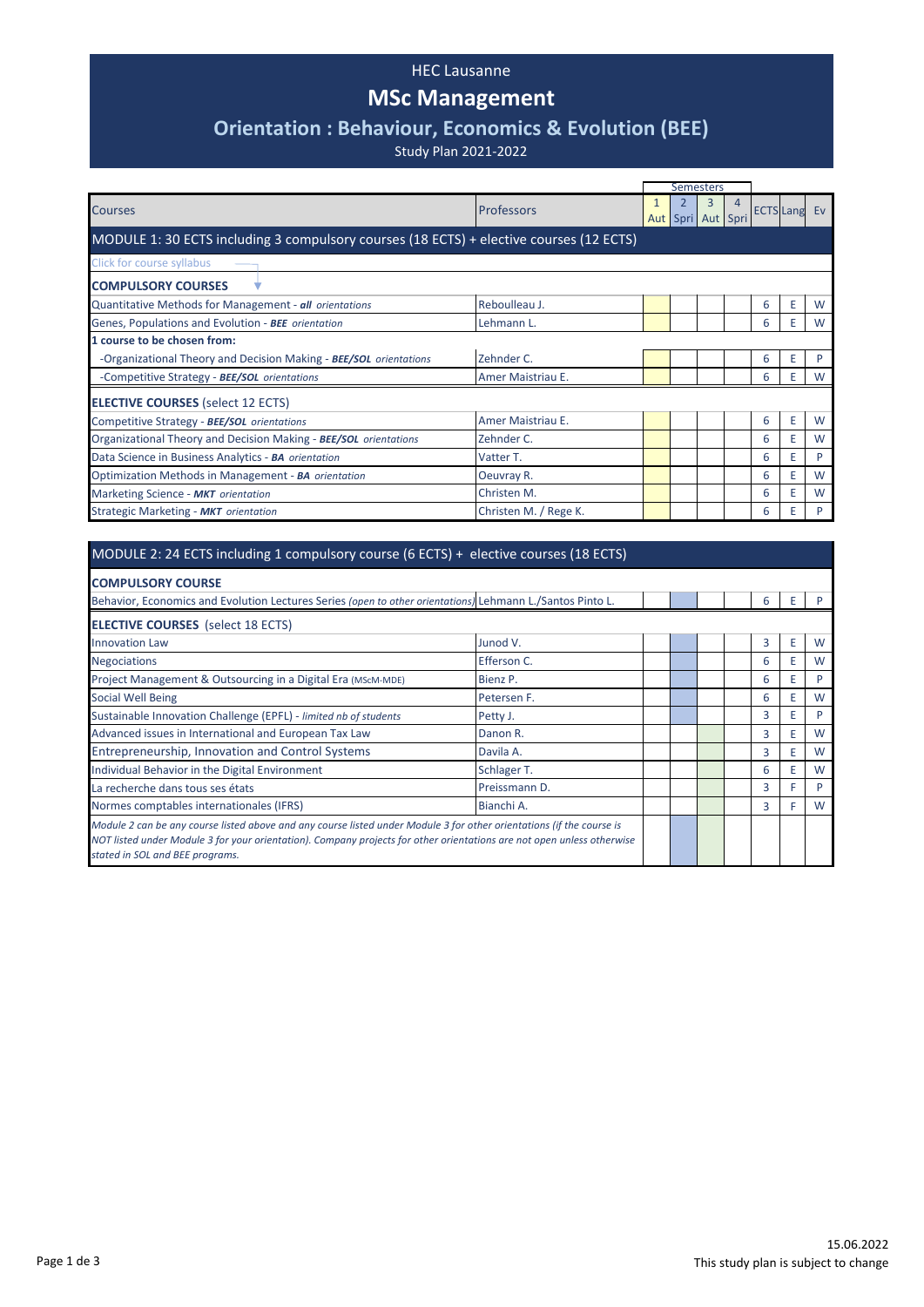|                                                                                                                                         |                           |              |                                     | <b>Semesters</b> |                |            |                     |          |
|-----------------------------------------------------------------------------------------------------------------------------------------|---------------------------|--------------|-------------------------------------|------------------|----------------|------------|---------------------|----------|
| <b>Courses</b>                                                                                                                          | Professors                | $\mathbf{1}$ | $\overline{2}$<br>Aut Spri Aut Spri | $\overline{3}$   | $\overline{4}$ |            | <b>ECTS Lang Ev</b> |          |
| MODULE 3: 36 ECTS of BEE orientation elective courses                                                                                   |                           |              |                                     |                  |                |            |                     |          |
| SUBSET A: BIOLOGY (select at least 3 ECTS) - please read more info down below: Useful information                                       |                           |              |                                     |                  |                |            |                     |          |
| <b>Biological Invasions</b>                                                                                                             | Bertelsmeier C.           |              |                                     |                  |                | 1.5        | E                   | P        |
| Co-evolution, Mutualism, Parasitism                                                                                                     | Sanders I.                |              |                                     |                  |                | 1.5        | E                   | P        |
| Introduction to Primate Behaviour, Cognition and Culture                                                                                | Van de Wall E.            |              |                                     |                  |                | 1.5        | E                   | P        |
| Sex, Ageing and Foraging Theory                                                                                                         | Mullon C.                 |              |                                     |                  |                | 1.5        | E                   | $\Omega$ |
| Spatial Modelling of Species and Biodiversity                                                                                           | Guisan A.                 |              |                                     |                  |                | 3          | E                   | P        |
| The Evolution of Cooperation: from Genes to Learning and Culture*                                                                       | Lehmann L.                |              |                                     |                  |                | 3          | E                   | $\Omega$ |
| <b>Animal Communication and Parasitism</b>                                                                                              | Christe P. / Roulin A.    |              |                                     |                  |                | 1.5        | E                   | W        |
| Introduction to Primate Behaviour, Cognition and Culture (Aut22)                                                                        | Van de Wall E.            |              |                                     |                  |                | 1.5        | E                   | P        |
| Major Transition in Evolution (not in Aut 22)                                                                                           | Keller L.                 |              |                                     |                  |                | 4.5        | €                   | ₽        |
| <b>SUBSET B: MANAGEMENT &amp; ECONOMICS (select at least 6 ECTS)</b>                                                                    |                           |              |                                     |                  |                |            |                     |          |
| <b>Environmental Economics</b>                                                                                                          | Di Falco S.               |              |                                     |                  |                | 3          | E                   | W        |
| <b>Evidence-Based Management</b>                                                                                                        | Dietz J.                  |              |                                     |                  |                | 6          | E                   | W        |
| <b>Grand Challenges Strategy Project</b>                                                                                                | Haack P.                  |              |                                     |                  |                | 6          | E                   | P        |
| <b>Group Processes</b>                                                                                                                  | Krings F.                 |              |                                     |                  |                | 6          | E                   | W        |
| Managing People: Organizational Design, Change, and Performance                                                                         | Dietz J.                  |              |                                     |                  |                | 6          | E                   | P        |
| Neuro Economie                                                                                                                          | Villa A.                  |              |                                     |                  |                | 6          | F                   | W        |
| Power and Leadership                                                                                                                    | Tur B.                    |              |                                     |                  |                | 6          | E                   | P        |
| <b>Sustainability Strategy Project</b>                                                                                                  | Aeschlimann S./Fischer C. |              |                                     |                  |                | 6          | E                   | P        |
| The Management Grand Challenges                                                                                                         | Vogt S.                   |              |                                     |                  |                | 6          | E                   | P        |
| <b>Behavioral Economics</b>                                                                                                             | Santos Pinto L.           |              |                                     |                  |                | 6          | E                   | P        |
| <b>Business and Society - Corporate Sustainability</b>                                                                                  | Strebel H.                |              |                                     |                  |                | 6          | E                   | P        |
| <b>Experimental Methods</b>                                                                                                             | Hakimov R.                |              |                                     |                  |                | 6          | E                   | P        |
| <b>Heuristic Decision Making Strategies (not in Aut22)</b>                                                                              | Marewski J.               |              |                                     |                  |                | $\epsilon$ | €                   | ₽        |
| Human Behavior and Evolutionary Inference*                                                                                              | Efferson C.               |              |                                     |                  |                | 6          | E                   | W        |
| Leadership Development                                                                                                                  | Bendahan S.               |              |                                     |                  |                | 3          | E                   | W        |
| <b>Managerial Decision Making</b>                                                                                                       | Hoffrage U.               |              |                                     |                  |                | 6          | E                   | P        |
| <b>Strategic Management Control Systems</b>                                                                                             | Davila T./Derchi G.       |              |                                     |                  |                | 6          | E                   | W        |
| Unethical Decision Making - Advanced (not in Aut22)                                                                                     | Hoffrage U./Palazzo G.    |              |                                     |                  |                | 3          | €                   | ₽        |
| <b>Unethical Decision Making - Basics</b>                                                                                               | Légeret M.                |              |                                     |                  |                | 3          | E                   | P        |
| *Module 3 restrictions: You must take either The Evolution of Cooperation (L. Lehmann) or Human Behavior and Evolutionary Inference (C. |                           |              |                                     |                  |                |            |                     |          |
| Efferson) course. Students especially interested in the evolutionary foundations of human behavior are encouraged to take both classes. |                           |              |                                     |                  |                |            |                     |          |

| MODULE 4: 30 ECTS compulsory                            |                                   |  |  |    |           |
|---------------------------------------------------------|-----------------------------------|--|--|----|-----------|
| <b>Orientation's Master Thesis</b>                      | Choose your supervisor            |  |  | 30 | $E/F$ O-W |
|                                                         |                                   |  |  |    |           |
| Legend:                                                 |                                   |  |  |    |           |
| Aut 1: Autumn 1st semester; Spri 2: Spring 2nd semester | <b>MKT:</b> Marketing orientation |  |  |    |           |
|                                                         | <b>BEE:</b> Behaviour, Economics  |  |  |    |           |

*Aut 3 : Autumn 3rd semester ; Spri 4 : 4th semester*

*Ev: Evaluation type (W: Written; O: Oral; P: Project)*

*ECTS: Credits SOL: Strategy, Organization and Leadership orientation Lang: Teaching language (F: French; E: English) BA: Business Analytics orientation*

*and Evolution orientation*

Useful information:

[1. Read the Regulations of this program.](https://www.unil.ch/files/live/sites/hec/files/doc/master/mscm/R%c3%a8glement%20MScM_2021.pdf)

2. This program has 120 credits.

3. Courses in modules 2 and 3 are not final and subject to change.

4. If you want to change orientation, you can do it at the end of the 1st semester, as long as you have completed the 2 courses of the new orientation in module 1.

5. MODULE 3: You need to select at least 3 ECTS in Subset A and at least 6 ECTS in Subset B. Also, you must take either "The Evolution of Cooperation (L. Lehmann)" or "Human Behavior and Evolutionary Inference (C. Efferson)" course. Students especially interested in the evolutionary foundations of human behavior are encouraged to take both classes.

6. Registration for the 3rd and subsequent semester examinations is only allowed if the student has fully met the requirements for obtaining the ECTS credits of module 1 corresponding to the compulsory series of examinations of the first semester.